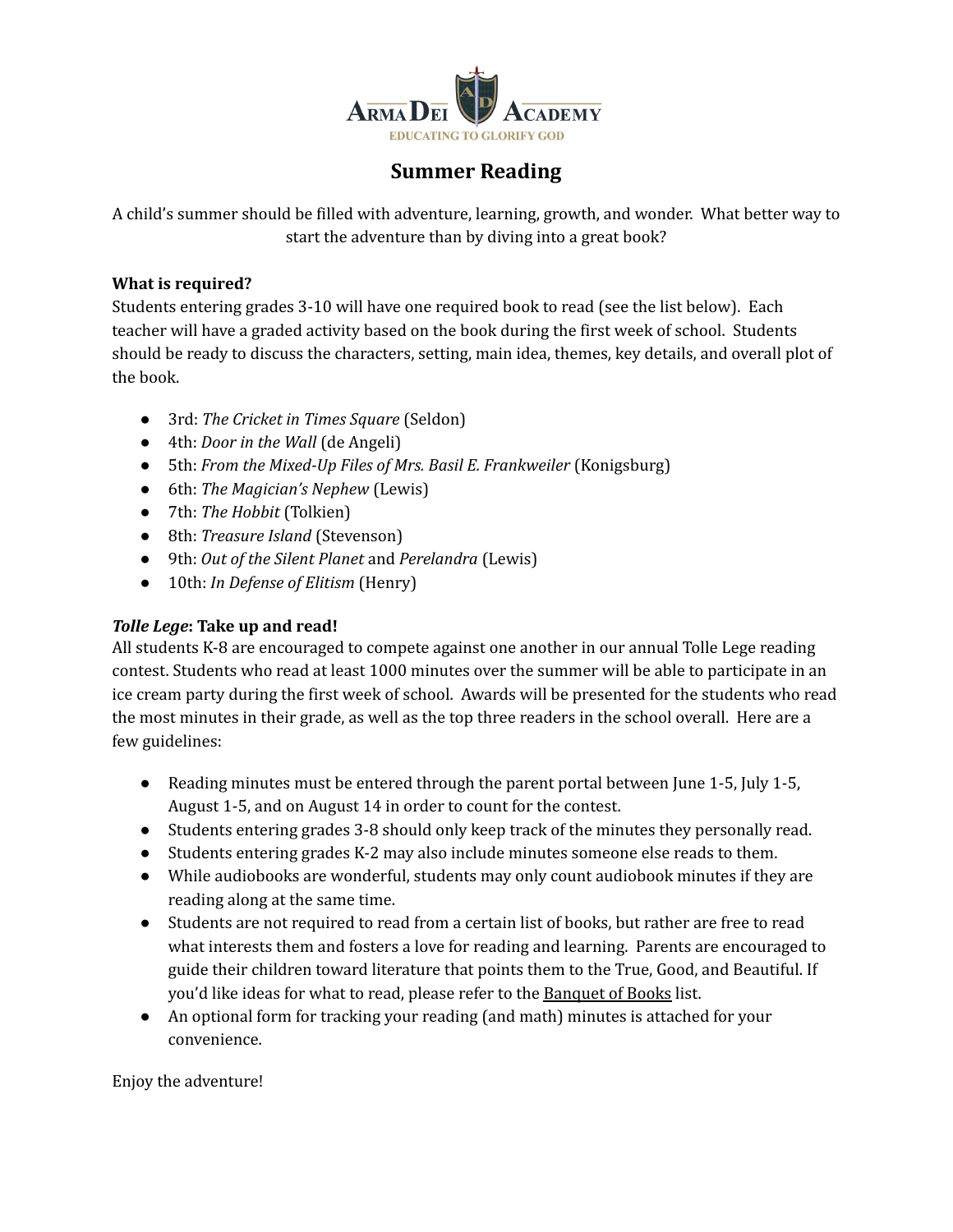

# **May Minutes**

| Sunday | Monday | Tuesday | Wed | Thursday | Friday | Saturday | Weekly Total |
|--------|--------|---------|-----|----------|--------|----------|--------------|
|        |        |         |     |          | $20\,$ | 21       |              |
|        |        |         |     |          |        |          |              |
|        |        |         |     |          |        |          |              |
| 22     | 23     | 24      | 25  | 26       | 27     | 28       |              |
|        |        |         |     |          |        |          |              |
|        |        |         |     |          |        |          |              |
| 29     | 30     | 31      |     |          |        |          |              |
|        |        |         |     |          |        |          |              |
|        |        |         |     |          |        |          |              |

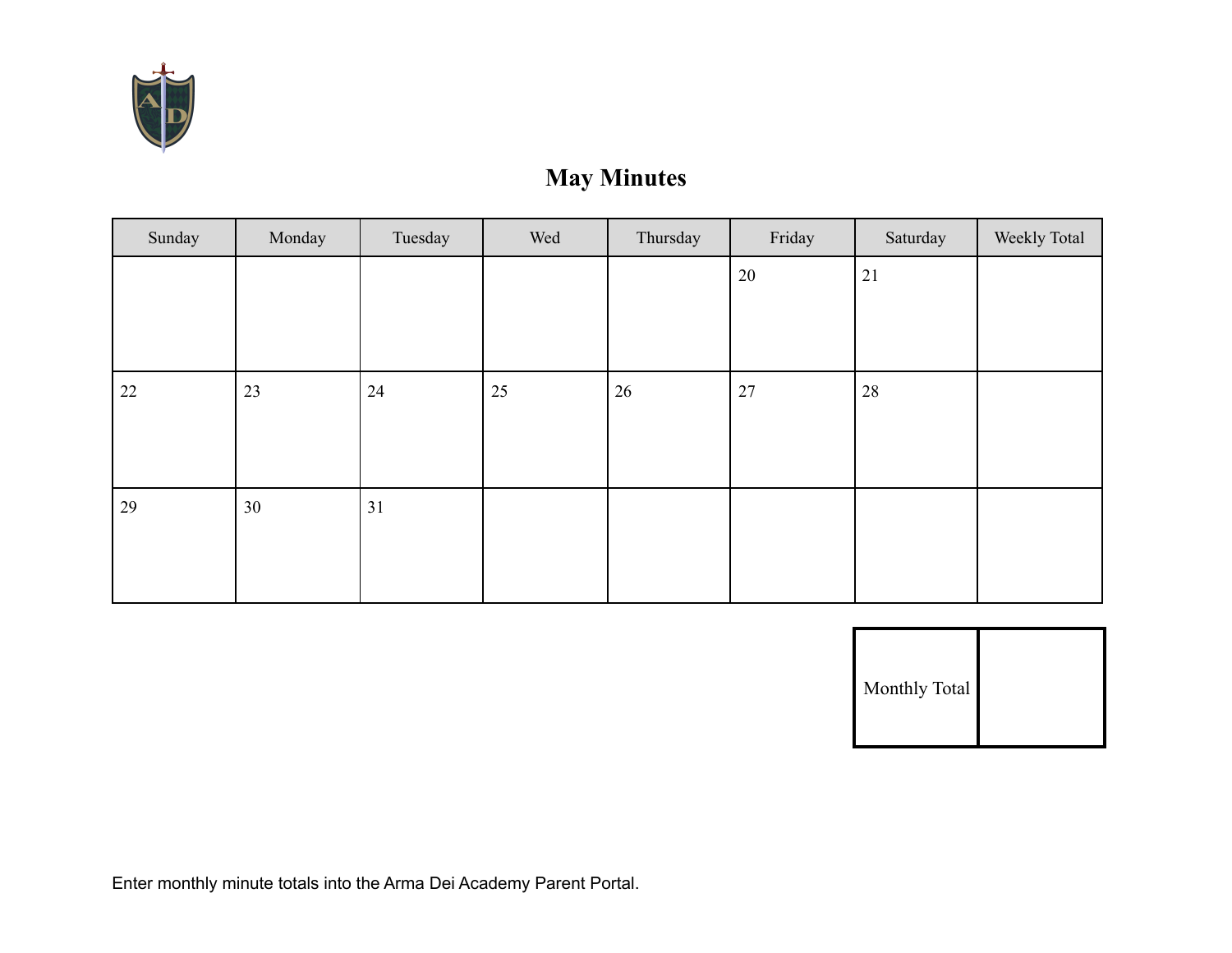

### **June Minutes**

| Sunday | Monday     | Tuesday          | Wed          | Thursday       | Friday         | Saturday       | Weekly Total |
|--------|------------|------------------|--------------|----------------|----------------|----------------|--------------|
|        |            |                  | $\mathbf{1}$ | $\sqrt{2}$     | $\mathfrak{Z}$ | $\overline{4}$ |              |
|        |            |                  |              |                |                |                |              |
| 5      | $\sqrt{6}$ | $\boldsymbol{7}$ | $\,8\,$      | $\overline{9}$ | $10\,$         | 11             |              |
|        |            |                  |              |                |                |                |              |
| $12\,$ | 13         | 14               | 15           | 16             | $17\,$         | $18\,$         |              |
|        |            |                  |              |                |                |                |              |
| 19     | $20\,$     | $21\,$           | 22           | 23             | 24             | 25             |              |
|        |            |                  |              |                |                |                |              |
| 26     | 27         | $28\,$           | 29           | 30             |                |                |              |
|        |            |                  |              |                |                |                |              |

Monthly Total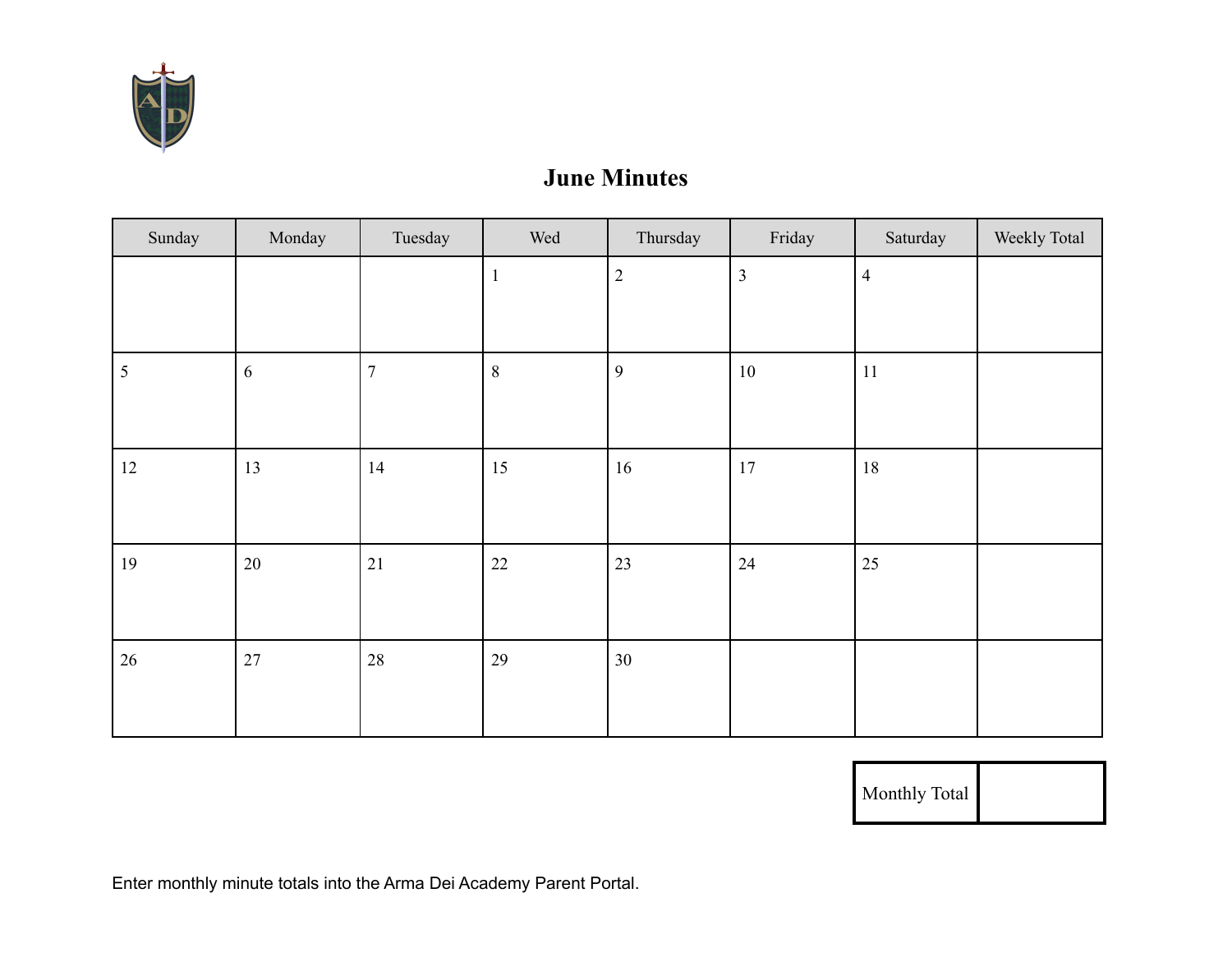

# **July Minutes**

| Sunday | Monday         | Tuesday | Wed        | Thursday       | Friday          | Saturday       | Weekly Total |
|--------|----------------|---------|------------|----------------|-----------------|----------------|--------------|
|        |                |         |            |                | $\mathbf{1}$    | $\overline{2}$ |              |
|        |                |         |            |                |                 |                |              |
| 3      | $\overline{4}$ | 5       | $\sqrt{6}$ | $\overline{7}$ | $8\phantom{.0}$ | 9              |              |
|        |                |         |            |                |                 |                |              |
| $10\,$ | 11             | 12      | 13         | 14             | 15              | 16             |              |
|        |                |         |            |                |                 |                |              |
| $17\,$ | 18             | 19      | 20         | 21             | $22\,$          | 23             |              |
|        |                |         |            |                |                 |                |              |
| 24     | 25             | 26      | $27\,$     | $28\,$         | 29              | 30             |              |
|        |                |         |            |                |                 |                |              |
| 31     |                |         |            |                |                 |                |              |
|        |                |         |            |                |                 |                |              |

Monthly Total